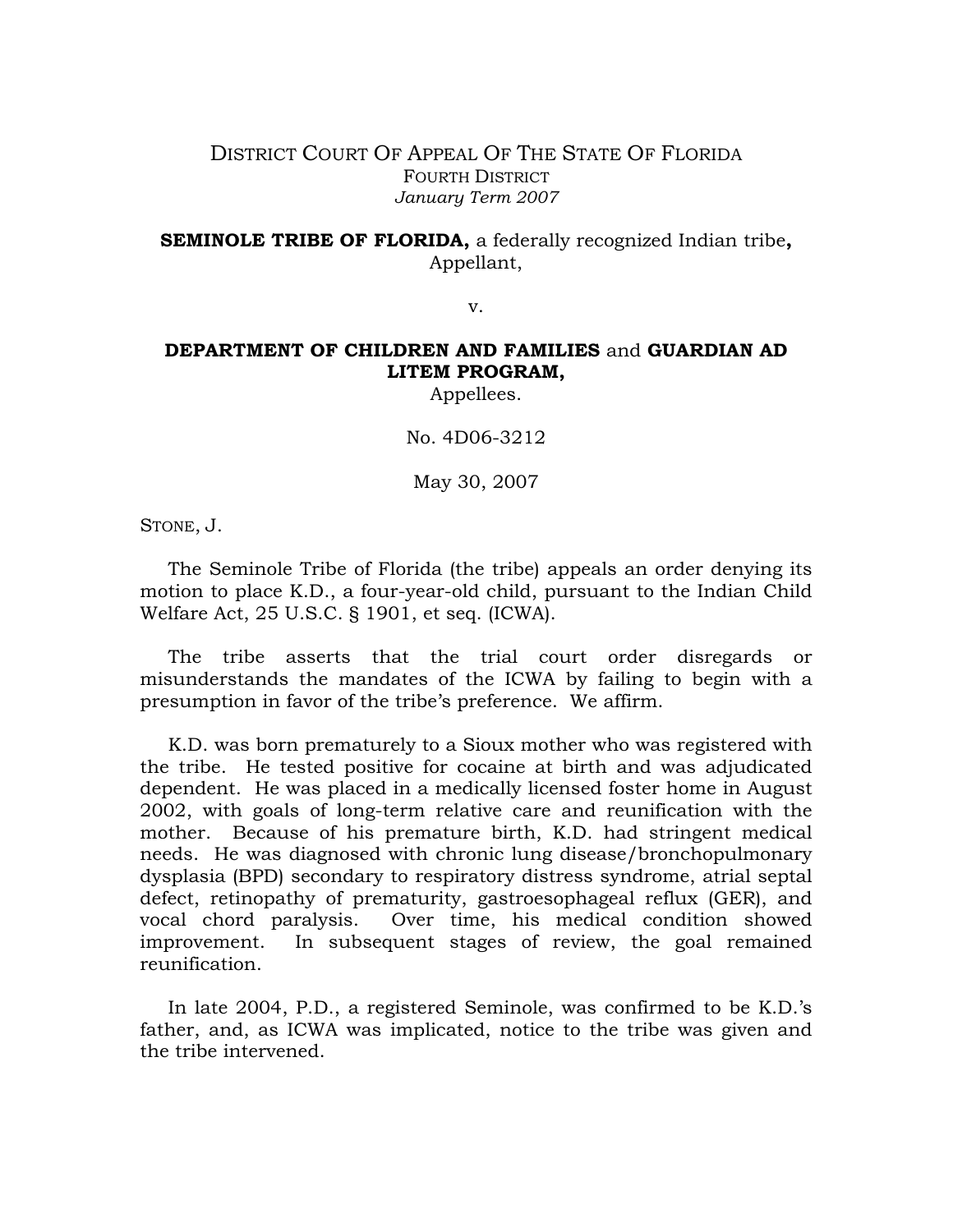In December 2005, upon the mother's substance abuse relapse, the department moved to change the case plan from reunification to long term non-relative care with the foster parents who had cared for him since infancy. Less than two months later, the Seminole Tribe filed its motion to place K.D. pursuant to ICWA.

In the motion, the tribe explains its original support for reunification with K.D.'s Native American mother, which it withdrew when she relapsed in mid-September 2005. Upon that occurrence, the "[t]ribe informed all parties that the Tribal Council would consider whether or not to find a Tribal, permanent family for [K.D.]." The tribe made its decision to place K.D. in a tribal family in mid-December, and K.D.'s mother supported his placement within the tribe. The tribe also suggested that a permanent decision at this juncture was premature and ran contrary to ICWA's provisions. The tribe posited that re-visiting permanency after K.D. had spent six months with his tribal family would be a better plan.

After several hearings, and in a fourteen-page order, the trial court found, by clear and convincing evidence, that it considered "all relevant grounds" listed in Florida Statute Chapter 39; ICWA, 25 U.S.C. § 1901 et seq., and particularly, § 1915. Placement of Indian Children (b) Foster Care or preadoptive placements; criteria; preferences<sup>1</sup>; and the BIA Guidelines, to deviate from the placement preferences in § 1915: F.3. Good Cause to Modify Preferences.2

 $\overline{a}$ 

 $1$  Any child accepted for foster care or preadoptive placement shall be placed in the least restrictive setting which most approximates a family and in which his special needs, if any, may be met. The child shall also be placed within reasonable proximity to his or her home, *taking into account any special needs of the child*. In any foster care or preadoptive placement, a preference shall be given, in *the absence of good cause to the contrary*, to placement with: (i) a member of the Indian child's extended family; (ii) a foster home licensed, approved or specified by the Indian child's tribe; (iii) an Indian foster home licensed or approved by an authorized non-Indian licensing authority; or (iv) an institution for children approved by an Indian tribe or operated by an Indian organization which has a program suitable to meet the Indian child's needs. (All emphasis added by trial court)

 $2$  (a) For purposes of foster care, preadoptive or adoptive placement, a determination of good cause not to follow the order of preference set out above shall be based on one or more of the following considerations: (i) The requests of the biological parents or the child when the child is of sufficient age; (ii) The extraordinary physical or emotional needs of the child as established by testimony of a qualified expert witness; (iii) The unavailability of suitable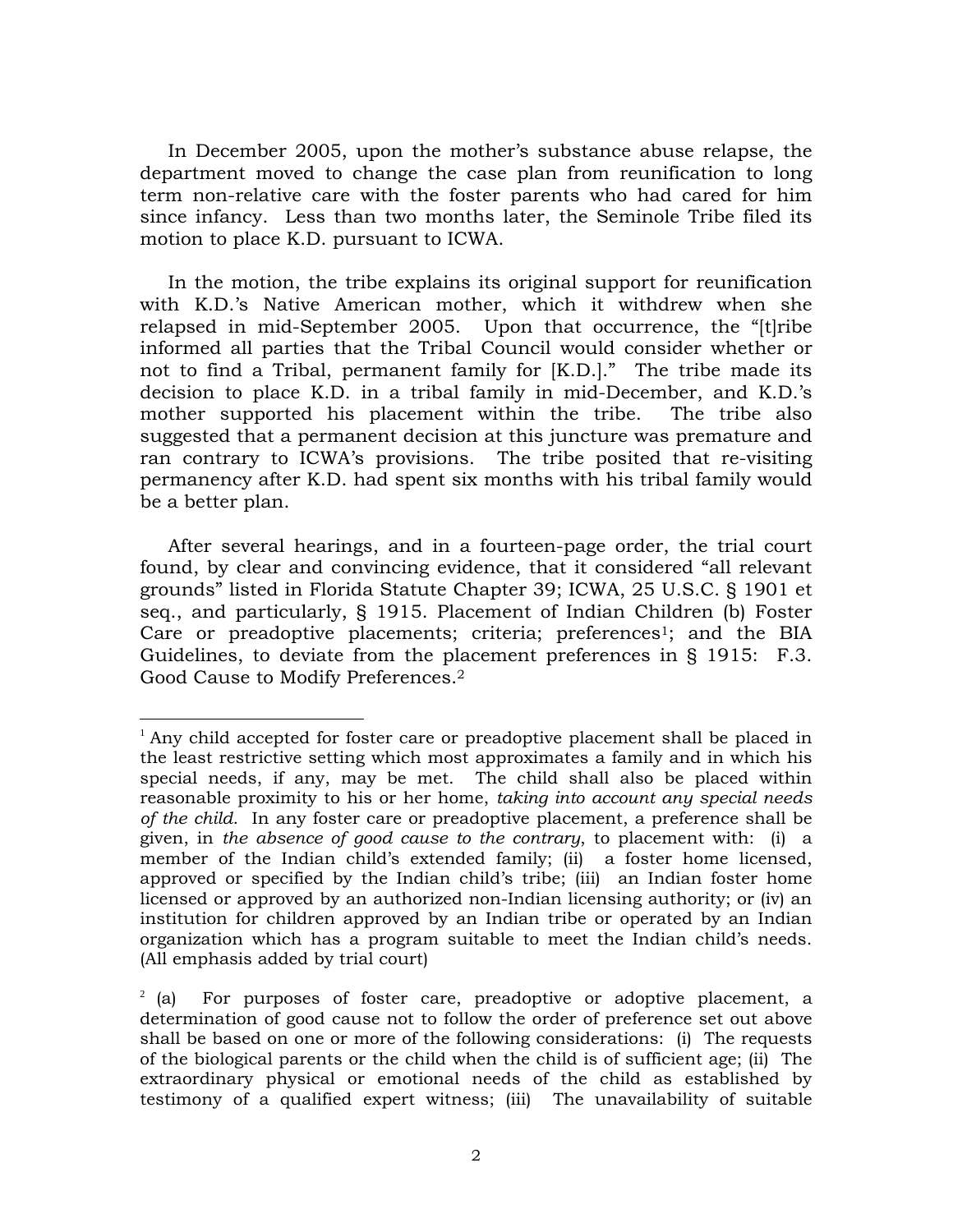The trial court also considered case law from different states in finding that the Guardian Ad Litem program, joined by the Department of Children and Family Services, had met its burden to overcome the presumption in favor of the tribe by clear and convincing evidence, as follows:

25. The decision made in the case is based on the above ICWA law along with the BIA Guidelines with regards to the specific facts of this case.

26. This Court is finding that the Guardian Ad Litem Program joined with the Department of Children and Families has shown by clear and convincing evidence as to a finding of good cause as to parts (ii) and (iii) of the BIA Guidelines regarding deviation from placement under ICWA law.

27. The Court finds that [K.D.] has extraordinary physical needs as evidenced by his numerous medical conditions and that a suitable family for placement meeting the preference criteria is unavailable.

28. While the "J Family" [the family put forward by the tribe] is an appropriate home for non-medically needed foster children (and the Court also notes: a wonderful, warm and loving family), they are not a licensed medical foster home.

29. The Court finds by the testimony given, that the "J Family" is unaware of the extent of [K.D.]'s medical conditions. . . . [and is unprepared and untrained to deal with some of the medical needs]

\*\*\*

32. Due to the "J Family's" lack of knowledge in the areas described above, and based on the testimony given during the hearing, the Court has concerns about the "J Family's" ability to know when [K.D.] is having a symptomatic day. . . .

 $\overline{a}$ 

families for placement after a diligent search has been completed for families meeting the preference.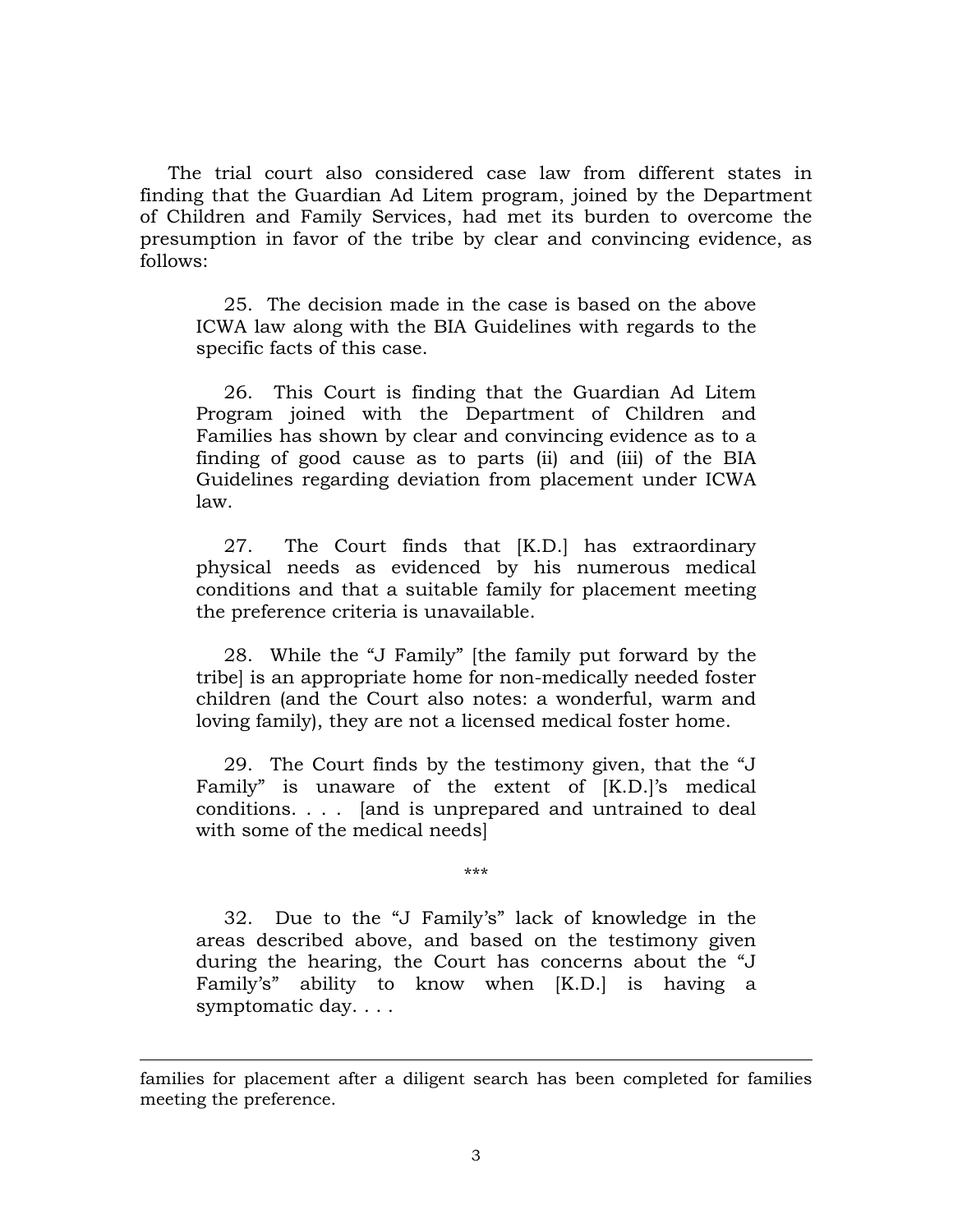33. The "Q Family's" [current foster parents] knowledge of [K.D.]'s medical conditions is due in large part to the amount of time [K.D.] has been with them. He has lived with them from the time he was eight months old until now; almost 4 years.

34. The Tribe intervened in [K.D.]'s case in January, 2005; over a year and a half ago. They never asked for his placement to be changed until this past January, 2006. The reason the Tribe gave was that they had no objection to his placement with the "Q Family" as [K.D.]'s mother was still working towards reunification and taking [K.D.] to tribal events. The Court find this argument lacking. This Court has been on this case since January, 2005. Since that time, the mother has had only supervised visits which she exercised sporadically. *In fact, this Court had previously ruled last year that the mother could not have unsupervised visits with [K.D.] until she learned more about his medical conditions.* She was not including [K.D.] in any Tribal functions or ceremonies. The Court is counting that time frame as time that the tribe could have been doing a diligent search for an appropriate Tribal placement.

35. The Court wants to make note that this decision is being made on the existing ICWA law and BIA Guidelines. The Court is not addressing the arguments made by the Guardian Ad Litem Program or the Department regarding the Best Interest's [sic] of the Child standard as an exception to the Federal law (which has not yet been decided on in Florida regarding Native American Children) as the Court is able to make it's [sic] decision by clear and convincing evidence based on the existing Federal law and BIA Guidelines.

In denying the tribe's motion, the trial court ruled that placement will remain with the "Q Family" under the goal of long term licensed care, but suggested that upon proper medical training and education for the "J Family," a visitation schedule be set up for K.D. to have contact with his extended family, if the "J Family" wishes to participate. The court also ordered that K.D. had a need to identify with his tribe and should be afforded every opportunity to do so and that the "Q Family" should make every effort to include K.D. in as many tribal functions and ceremonies as possible and as permitted.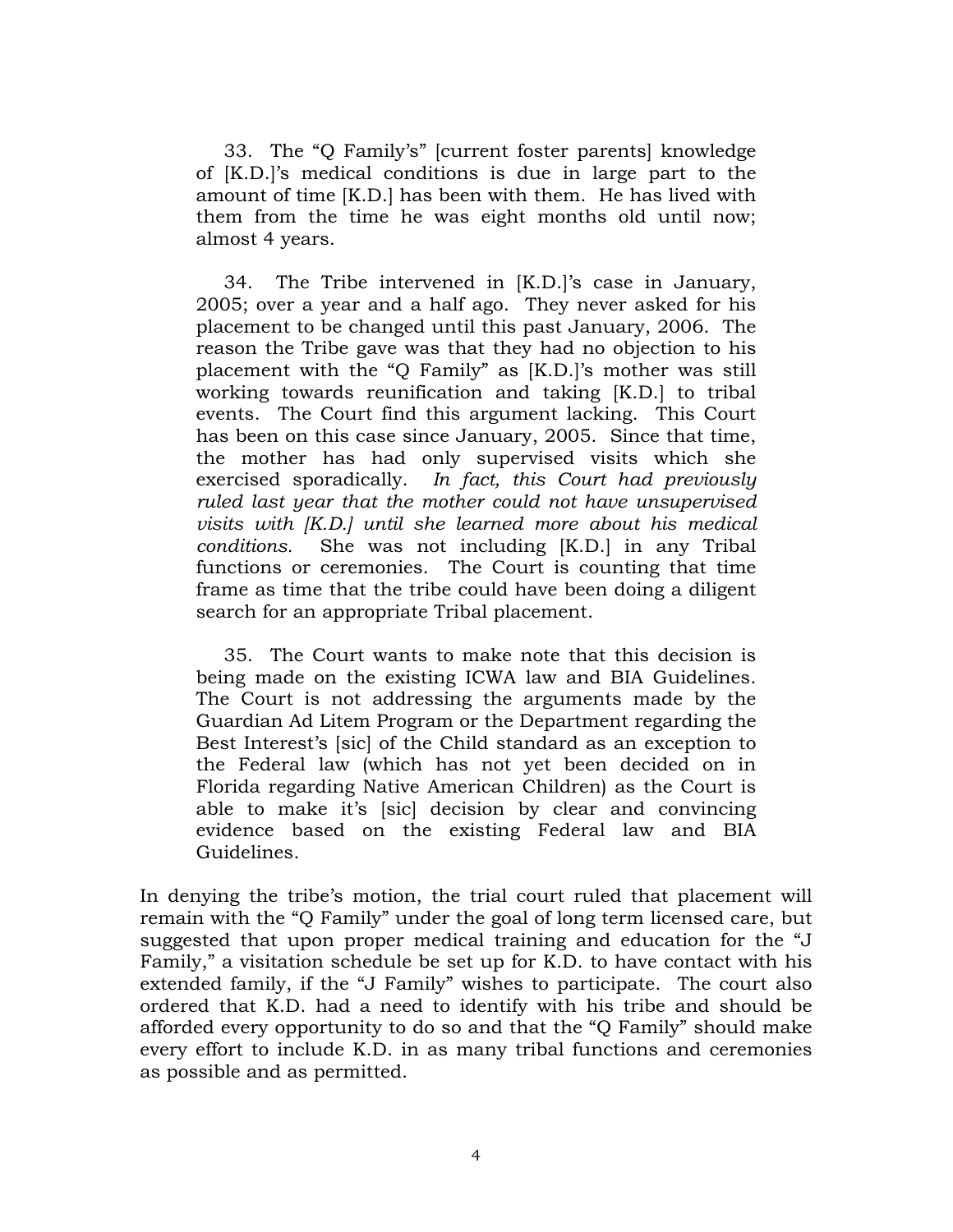It is apparent from a review of the order that it is founded on the unique medical needs of this child and the court's concern that the "J Family" was not sufficiently shown as able to meet those needs.

There is record evidence that although the child has outgrown some of his earlier problems, he continues to be affected by his condition. There was much testimony concerning the training and skills of the foster parents in meeting the child's special medical needs. There was testimony the current foster family had an advantage in dealing with his special needs because of their ability to recognize the onset of symptoms and in their ability to use a stethoscope to hear faint wheezing, their ability to use a nebulizer, and their knowledge of K.D. based on the time spent with K.D.

There are no Florida cases governing application of ICWA under these circumstances, and other states are not even in agreement as to the standard of review when determining whether good cause exists to deviate from ICWA's placement preferences. *In re Adoption of B.G.J.*, 133 P.3d 1 (Kan. 2006) (noting the abuse of discretion review adopted by the supreme courts of Idaho, Alaska, and Arizona, the Kansas Supreme Court found this review to be similar to its substantial abuse of discretion test). The court of appeals in Iowa reviewed an ICWA placement case *de novo*. *In re C.F.*, 690 N.W.2d 464 (Iowa Ct. App. 2004).

A hybrid of these approaches, which we deem reasonable, $3$  is found in an Alaska case, *Adoption of Sara J.*, 123 P.3d 1017, 1021 (Ak. 2005), to wit:

We review a finding of good cause to deviate from ICWA preferences for abuse of discretion. It would be an abuse of discretion for a superior court to consider improper factors or improperly weigh certain factors in making its determination. Determining whether the superior court's findings comport with the requirements of ICWA raises a question of law that we decide de novo. We review findings of fact for clear error. A factual finding is clearly erroneous when we are left with a definite and firm conviction that the trial court has made a mistake.

-

<sup>3</sup> We do not adopt Alaska's "clearly erroneous" standard of reviewing fact findings, choosing to apply Florida's abuse of discretion standard to the review of a trial court's finding of good cause to deviate.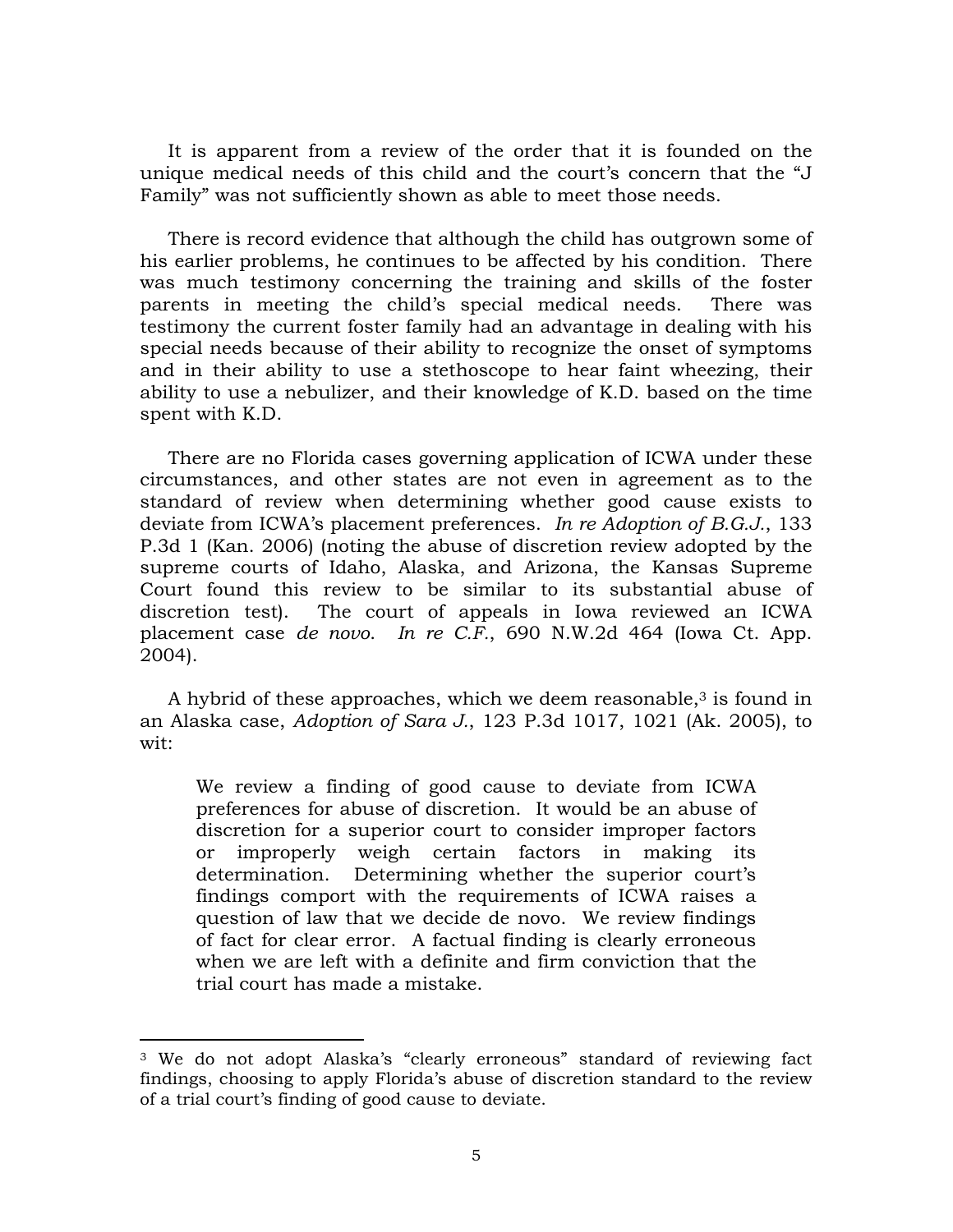(Citations omitted)

*Mississippi Bank of Choctaw Indians v. Holyfield*, 490 U.S. 30 (1989), is a source of background about ICWA. It indicates that:

[t]he Indian Child Welfare Act of 1978 (ICWA), 92 Stat. 3069, 24 U.S.C. §§ 1901-1963, was the product of rising concern in the mid-1970's over the consequences to Indian children, Indian families, and Indian tribes of abusive child welfare practices that resulted in the separation of large numbers of Indian children from their families and tribes through adoption or foster care placement, usually in non-Indian homes. . . . .

*Holyfield*, 490 U.S. at 1599-1600. In the statute itself, Congress adopted the point of view that tribes needed their children to survive as viable cultures, finding:

(5) that the States, exercising their recognized jurisdiction over Indian child custody proceedings through administrative and judicial bodies, have often failed to recognize the essential tribal relations of Indian people and the cultural and social standards prevailing in Indian communities and families.

25 U.S.C. § 1901.

Section 1915(b), dealing with preferences in placement of Indian children, is considered the "most important substantive requirement that the ICWA imposes on state courts." *Tohono O'Odham Nation v. Superior Court of Fresno County*, 2006 WL 3694534 at \*14 (Cal. App. Dec. 15, 2006). This section mandates preference be given, absent good cause to the contrary, to a member of the Indian child's extended family; a foster home licensed, approved, or specified by the Indian child's tribe; an Indian foster home licensed or approved by an authorized non-Indian licensing authority; or an institution for children approved by an Indian tribe or operated by an Indian organization which has a program suitable to meet the Indian child's needs.

In applying the act and guidelines, there is a presumption in favor of placement in line with ICWA's stated preferences. Clearly, ICWA involves competing interests – the best interests of an Indian child as considered in the overall community and the "extrapersonal context of best interests [referring] to the means, resources, and procedures available and used to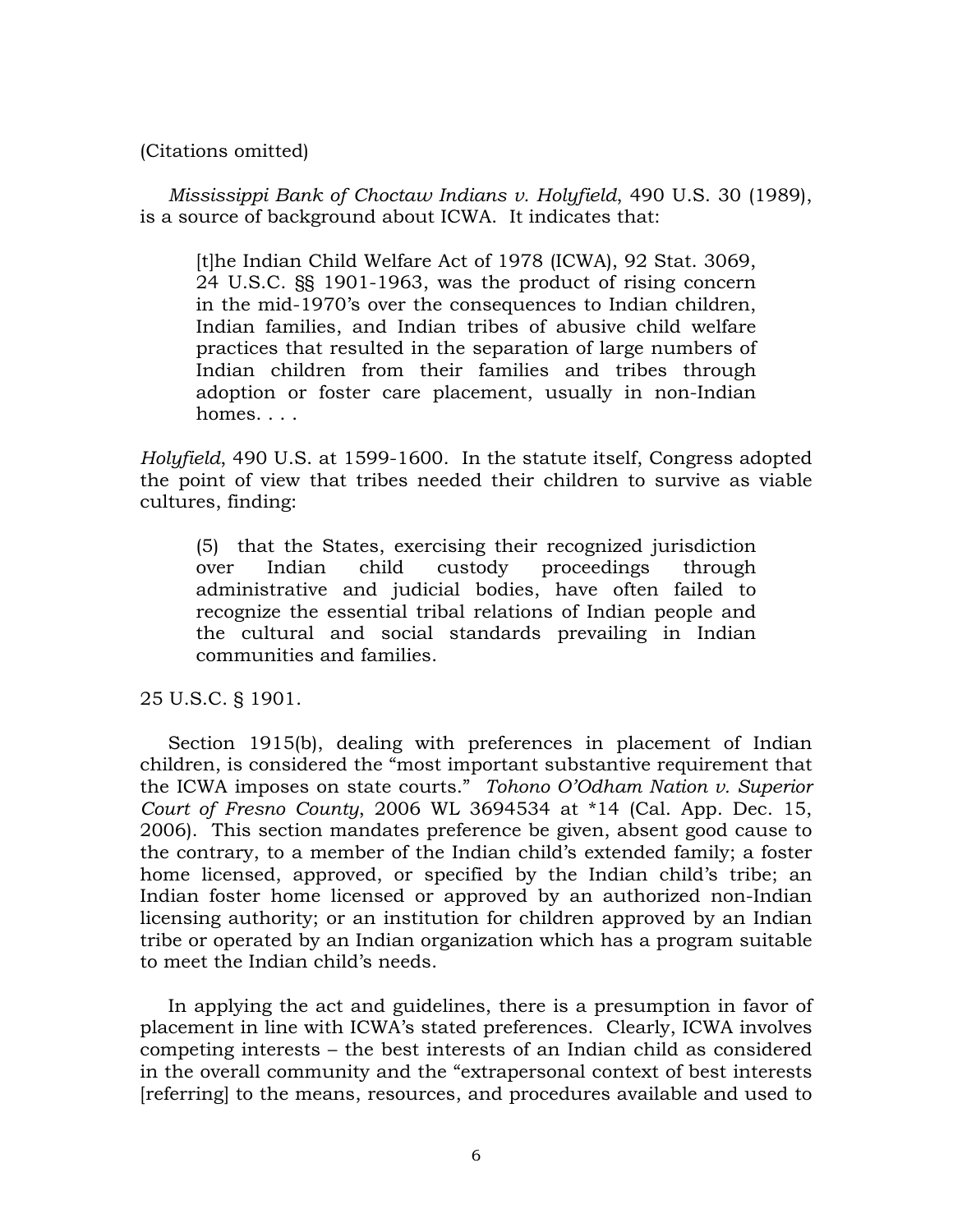preserve and protect the personal best interests of the children *and to the Tribal and cultural interests specially involved.*" *Adoption of Baby Girl B.*, 67 P.3d 359, 373 (Okla. Civ. App. 2003) (emphasis in original). It is in this context that the trial court must evaluate whether there is good cause to deviate.

Congress did not define "good cause" within the statute, a failure that has been interpreted to mean that Congress "explicitly intended to provide state courts with flexibility in determining the placement of an Indian child." *Tohono O'Odham Nation*, 2006 WL 3694534 at \*14. In the absence of an express definition of good cause, the Department of the Interior, through the Bureau of Indian Affairs (BIA), promulgated Guidelines for State Courts; Indian Child Custody Proceedings to assist in interpreting and applying the ICWA. *In the matter of C.H.*, 997 P.2d 776, 780 (Mont. 2000). While not binding on state courts, the guidelines are considered important. *Lisa A. v. Superior Court of Fresno County*, 2004 WL 2095631 at \*9 (Cal. App. 5 Dist. Sept. 21, 2004). In pertinent part, the guidelines say,

a. For purposes of foster care, preadoptive or adoptive placement, a determination of good cause not to follow the order of preference set out above *shall* be based on one or more of the following considerations:

(i) The request of the biological parents or the child when the child is of sufficient age.

(ii) The extraordinary physical or emotional needs of the child as established by testimony of a qualified expert witness.

(iii) The unavailability of suitable families for placement after a diligent search has been completed for families meeting the preference criteria.

b. The burden of establishing the existence of good cause not to follow the order of preferences established in subsection (b) shall be on the party urging that the preferences not be followed.

BIA Guidelines, F. 3. (emphasis added) In this case, the trial court utilized the appropriate BIA guidelines in interpreting good cause as per section 1915(b), and correctly assigned the burden to the department and the Guardian Ad Litem.